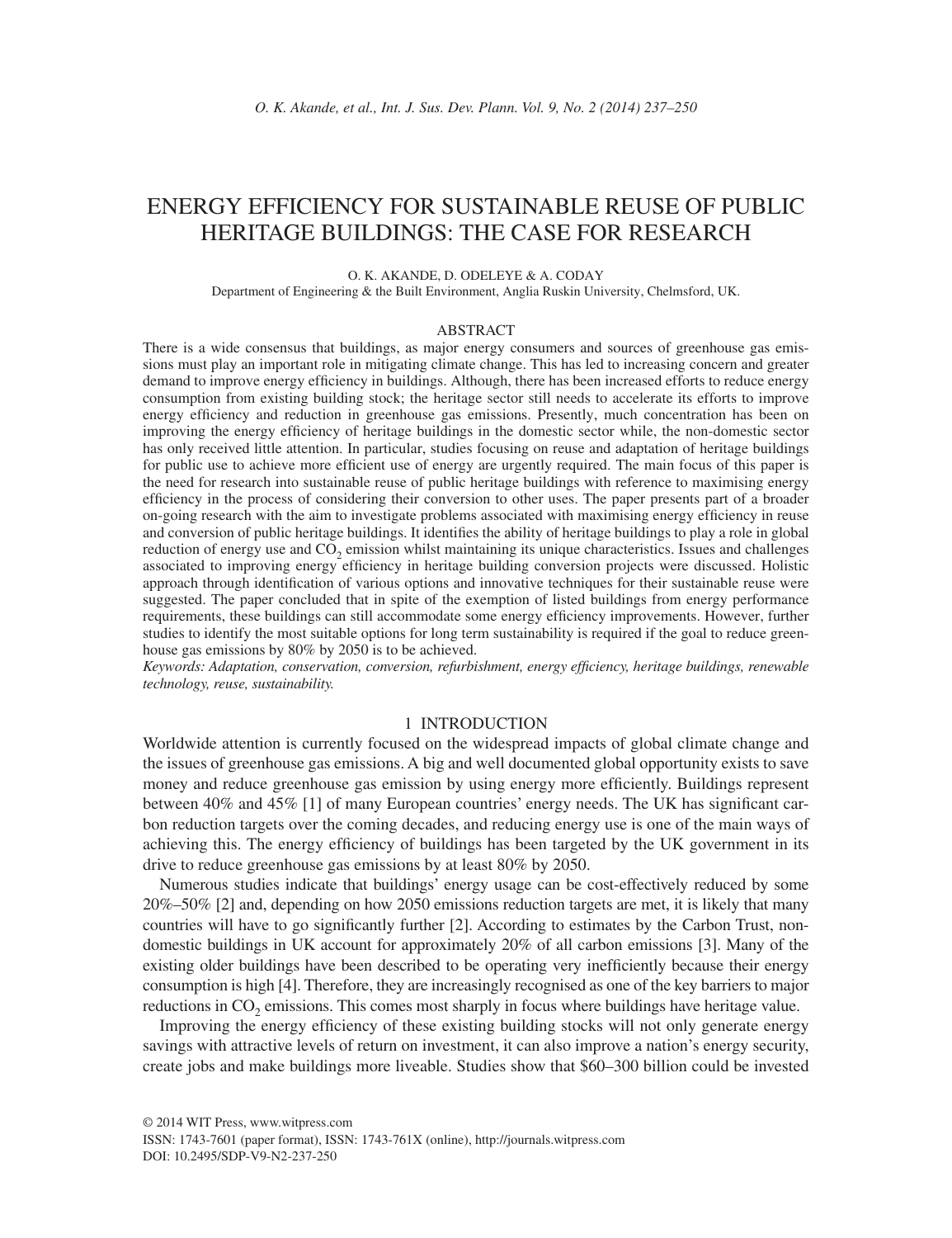globally each year to fully capture the cost-effective energy efficiency opportunity [5]. Estimates vary widely because of different baselines and assumptions, but all agree that the opportunity to cost-effectively improve energy efficiency is enormous. The policies about energy efficiency date back to the oil crisis of the 1970s. However, it is only in recent years that it has gained the full attention of Governments.

Presently, the global financial crisis has led to an unparalleled focus on efficiency of measures to reduce energy consumption and emissions in buildings. Hence, the case for this ongoing research on maximising energy efficiency in conversion projects involving heritage buildings is the subject of this paper. The paper presents part of a broader on-going research whose aims are to investigate problems associated with maximising energy efficiency in reuse and conversion of public heritage buildings. It identifies the ability of heritage buildings to play a role in global reduction of energy use and CO<sub>2</sub> emission whilst maintaining its unique characteristics.

#### 2 REUSE OF EXISTING BUILDINGS: A SUSTAINABLE OPTION

Generally, buildings inevitably decline in utility or usefulness over a period of time, and as a result, interventions will be required in order to ensure they retain their utility. The retention and reuse of older buildings can play a pivotal role in the sustainable development of a city. The interventions could come in the form of refurbishments, renovations, retrofits and adaptive reuse or conversion of buildings from one use to another. Steemers [6–9] opined that some form of adaptation may be able to reduce climate change impacts on the built environment. However, this has not been given as much attention as new buildings where there is much work on low and even zero energy buildings.

In most European cities there is a vast stock of existing buildings, many of which are getting to the end of their useful life. Several authors have suggested that the adaptation of these buildings could be an effective strategy to improve their sustainability [10–14]. This notion is supported by Rovers [15] with emphasis that the existing buildings stock has the greatest potential to lower the environmental load in a significant way. While demolition appears to be an option, however, replacing an existing building with a new one requires a considerable investment of 'embodied' energy in materials, transport and construction [16]. Therefore, when a building is demolished, its embodied energy is lost.

Jackson [17] further emphasised that if a replacement building is energy efficient, it will be decades before savings in operating energy can outweigh the embodied energy of the old building. On the other hand, if the structure and envelope of a building is reused, half of its embodied energy is conserved (see Fig. 1). Hence, the alternative of reuse is starting to be seen as a more environmentally friendly and sustainable option particularly for reasons of architectural and historic value, material use, neighbourhood disruption, waste disposal, etc. In global environmental terms, the balance of advantage of refurbishment strongly favours the retention of existing building stock with its elements



Figure 1: Average embodied energy. Source: Cole and Kernan [20].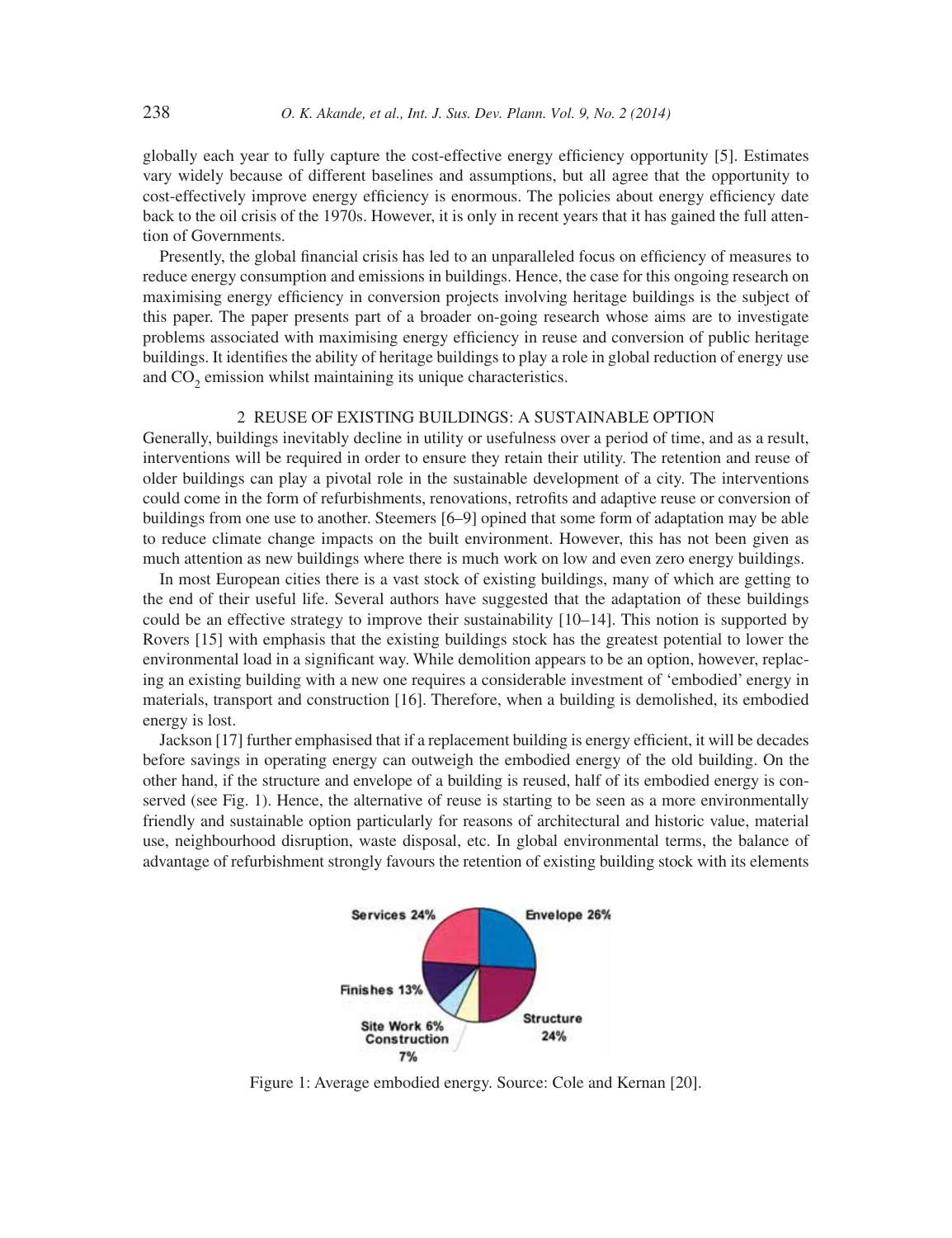(i.e. including construction) particularly when performance in terms of energy consumption in use can be improved. This act of retaining existing elements of construction in old buildings and seeking to enhance their thermal performance, rather than replacing them, has become part of heritage conservation principle in line with sustainable development [18, 19].

However, many old buildings use large amounts of energy and also have poor internal conditions for occupants and generally do not meet current requirements or expectations. Their common environmental problems also include: high heating demand, poor lighting, poor ventilation, solar penetration and glare, poor control of heating and cooling, etc.

## 2.1 The need for energy efficiency in reuse of heritage buildings

Many previous studies have concluded that it has become necessary to work more efficiently with the existing building stock rather than simply opt for demolition and redevelopment [21, 22]. Hence, more studies are increasingly focusing on the adaptation of existing buildings to achieve more efficient use of resources, reduce energy consumption and greenhouse gas emissions [23, 24]. In recent years, redundant heritage buildings have been converted to other functions either for private or for public use. Therefore, reuse of historic buildings can be considered as a sustainable practice of utilising an already existing resource. However, their heating and cooling to current-day comfort standards has been a real source of energy consumption while, at the same time, their conservation are faced with many challenges of meeting global challenge of coping with climate change and maximise energy efficiency without sacrificing their special character.

The Directive on the Energy Performance of Buildings [25] and its recast [26] introduce incentives and obligations for public and private sector to save energy and reduce running costs. However, historic buildings are excluded from these commitments as stated in the recast: '*Article 4 - Setting of energy performance requirements: Member States may decide not to set or apply the requirements referred to in paragraph 1 for the following categories of buildings: buildings and monuments offi cially protected as part of a designated environment or because of their special architectural or historic merit, where compliance with the requirements would unacceptably alter their character or appearance;*' [26].

Although the actual building regulation exempts listed buildings from energy performance improvements, however, many existing public heritage building stock still remains as energy consumer [27] while energy savings in historic buildings can go hand in hand with heritage conservation. A typical example is shown by an infrared image of heat loss of the Houses of Parliament in Fig. 2. It is therefore important to take advantage of the opportunities to improve the energy efficiency of these buildings when they are been refurbished or adapted for a change of use. Hence, as indicated by Kikira and Gigliarelli [28] the enrichment of knowledge and scientific research into the sustainability and energy efficiency in reuse of historic buildings is imperative, considering their vast potential all over Europe.

## 2.2 The emerging area of concern

Presently there are many existing buildings that are heritage registered in UK. In 2006, there were nearly 22.5 million dwellings in England [30]. Although the exact numbers that are listed are not yet known due to the increasing number in listing, however, English Heritage's figures on the proportion of listed buildings that are domestic are 37.8% and applying that to the estimated 500,000 listed individual buildings, it can be inferred that listed building represent approximately 1% of the total number of dwellings [30]. The Institute of Historic Building Conservation estimate of the number of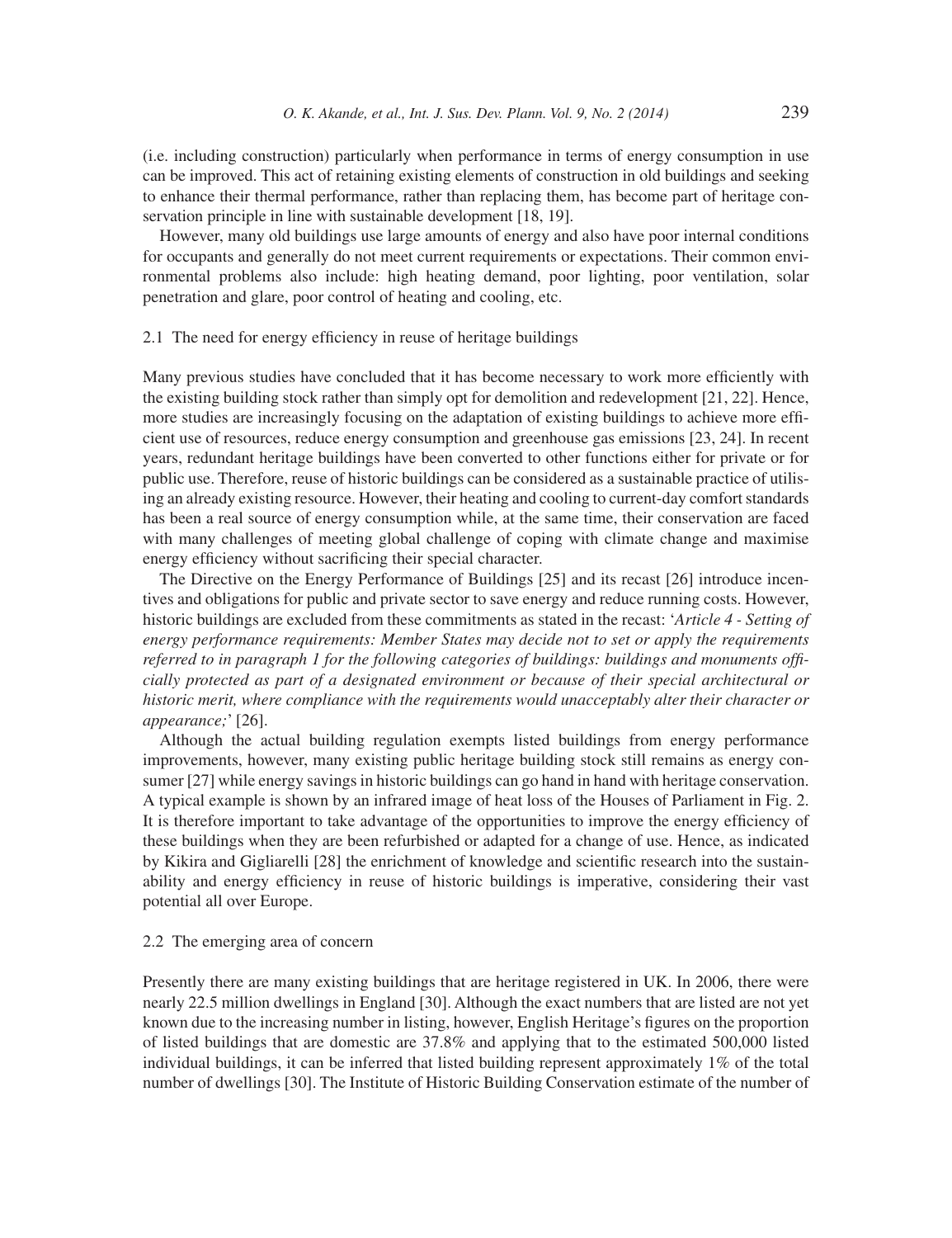

Figure 2: An infrared image of heat loss of the Houses of Parliament. Source: ThermalCities [29].

listed buildings put this figure at 1.5%. Assuming the same rate of carbon emissions for listed and unlisted building, it can be inferred from this that the contribution of designated historic buildings to carbon dioxide emissions must be around 0.25% of all carbon dioxide emissions [30].

Although buildings of cultural heritage significance are quantitatively a small proportion of the building stock, they are, nevertheless, significant in terms of their contribution to reducing greenhouse gas emissions through measures to improve their energy efficiency and the broader aims of achieving sustainable development [31]. An extensive review of scholarly literature on adaptive reuse of older (including heritage) buildings from the 1970s onwards shows that the driving force behind the reuse of these buildings was functional, technical and economical [32–36]. However there is little or not much emphasis on their energy upgrades. At present, public historic and traditionally-built structures are considered for other uses; this creates an opportunity for them to play a role in reducing their carbon emissions.

Traditional buildings are generally regarded as those structures built before 1919. They were built from a limited palette of largely natural materials that were more or less vapour permeable. These buildings are commonly perceived as energy inefficient [37, 38] with a high proportion of them in use for housing where pressure for energy efficiency improvement is high. Although, in many projects relating to refurbishment of heritage buildings especially in domestic sector, different measures have been applied in terms of energy efficiency to get a feel for what is technically and technologically feasible. While these interventions require a greater attention in conversion of public heritage buildings, the question of how it can be effectively done and to what standard in conversion projects is an emerging area of concern.

# 2.3 Potentials of available technologies to improve energy efficiency of heritage buildings

The technologies that are easy to implement and indispensable for successful refurbishment projects are those that start with energy-related upgrades. Since the first energy crisis in 1973, it has become clear that one of the key steps to security of energy supply is energy efficiency, on both the supply and demand sides [38, 39]. In this regard, a wide range of literature [40] has viewed energy efficiency as a generous and relatively inexpensive resource of energy. Levine *et al.* [41] concluded that buildings house a significant amount of energy efficiency potential, which can be realised using existing energy efficiency technologies. Hence, reuse of historic buildings can and should be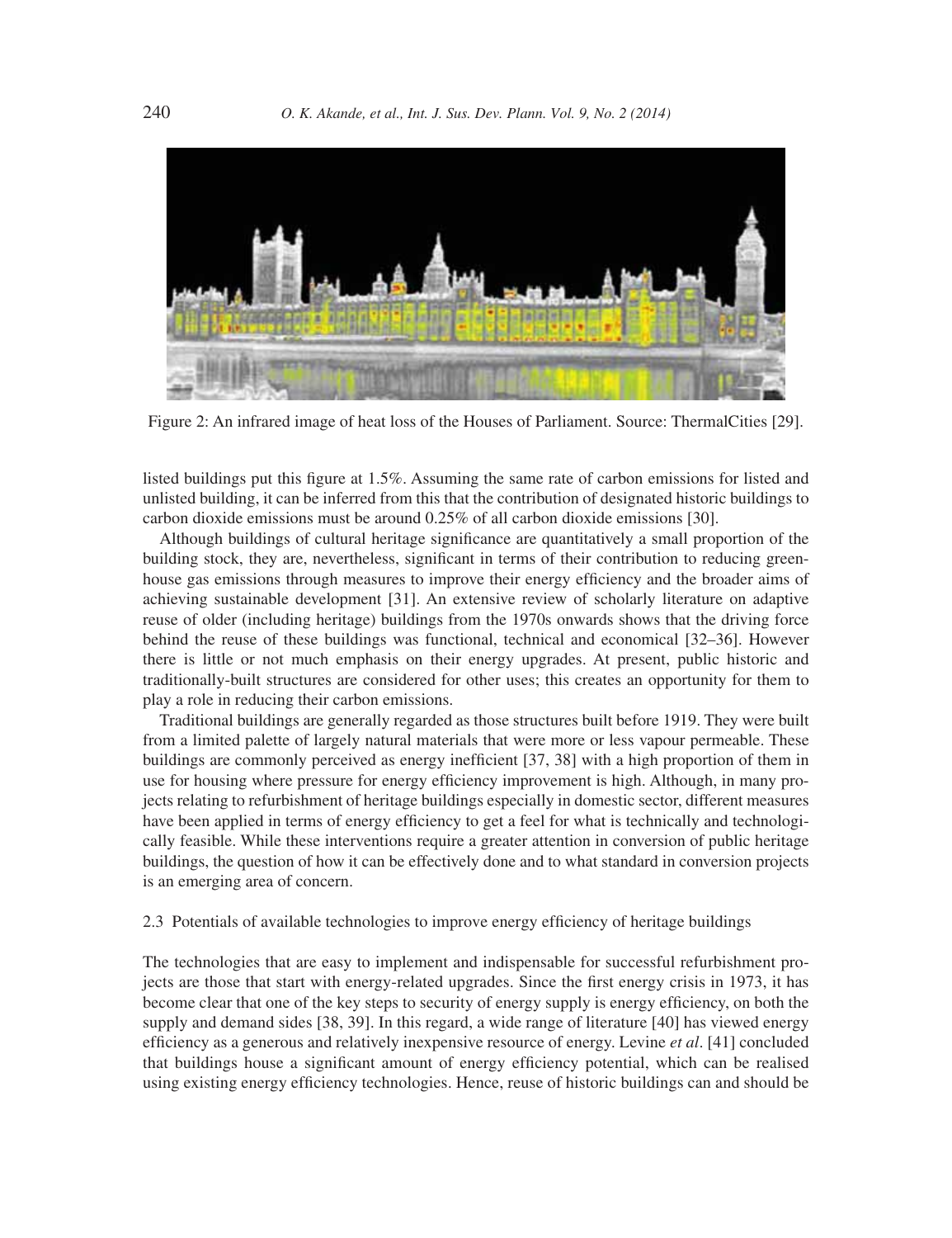undertaken to extend building life and better capture the energy savings available through newer technologies.

Currently, energy efficiency technologies and their innovative application that have been developed around the globe could be divided between the design phase and the operational phase. Although in the design phase the possibilities are wider, many times only after the building awareness on efficiency is raised and better use of resources targeted. However, it is possible to incorporate energy efficiency measures and better use of the renewable resources in buildings in their operational phase or when they are converted to other uses. A typical example and trend of these possibilities was demonstrated in the refurbishment of the 140 year-old Renewable Energy House (REH) Brussels.

The Renewable Energy House was refurbished to minimise energy consumption and to explore different methods for integrating renewable energy technologies, making it a 100% renewable energy building. Figures 3 and 4 show their façades before and after refurbishment. The concept was designed on the one hand to reduce the annual energy consumption for heating, ventilation and air conditioning by 50% compared to a reference building and, on the other hand, to cover all the needs for heating and cooling by 100% renewable energy sources. The building was equipped with a series of energy efficiency technologies (insulation of the facades and roof, highly efficient double glazing, high-efficiency lamps, ventilation with heat recovery). 100% of the building's heating and cooling demands were also provided by renewable energy sources (biomass wood pellets, geothermal heating, solar thermal heating and absorption cooling). In addition to these measures, the building features the latest photovoltaic (PV) technologies (modules, thinfilm, semi-transparent) for the production of electricity. It was observed that in the REH's refurbishment project, all measures implemented contributed to reducing the energy consumption of the building in addition to the benefit of increasing the comfort for its tenants.

The successful implementation of these measures could therefore be commended as it demonstrates that it is not only possible to significantly reduce a building's energy needs, but also to deal with the multiple constraints associated with heritage building whilst offering a 100% renewable energy supply. This could be argued against the notion that it is difficult for heritage buildings to be adapted to integrate energy efficiency measures with combination of available top-of-the-art renewable energy technologies for fear of changing their nature and appearance.

Although a certain degree of caution needs to be maintained when making plans for reuse of heritage buildings, for reasons of the fact that what is obtainable in a particular building cannot be generalised for all buildings as each building needs to be treated on case by case basis.



Figure 3: Front and back façade of the renewable energy house, Brussels, before refurbishment. Source: Adapted from New4Old [27].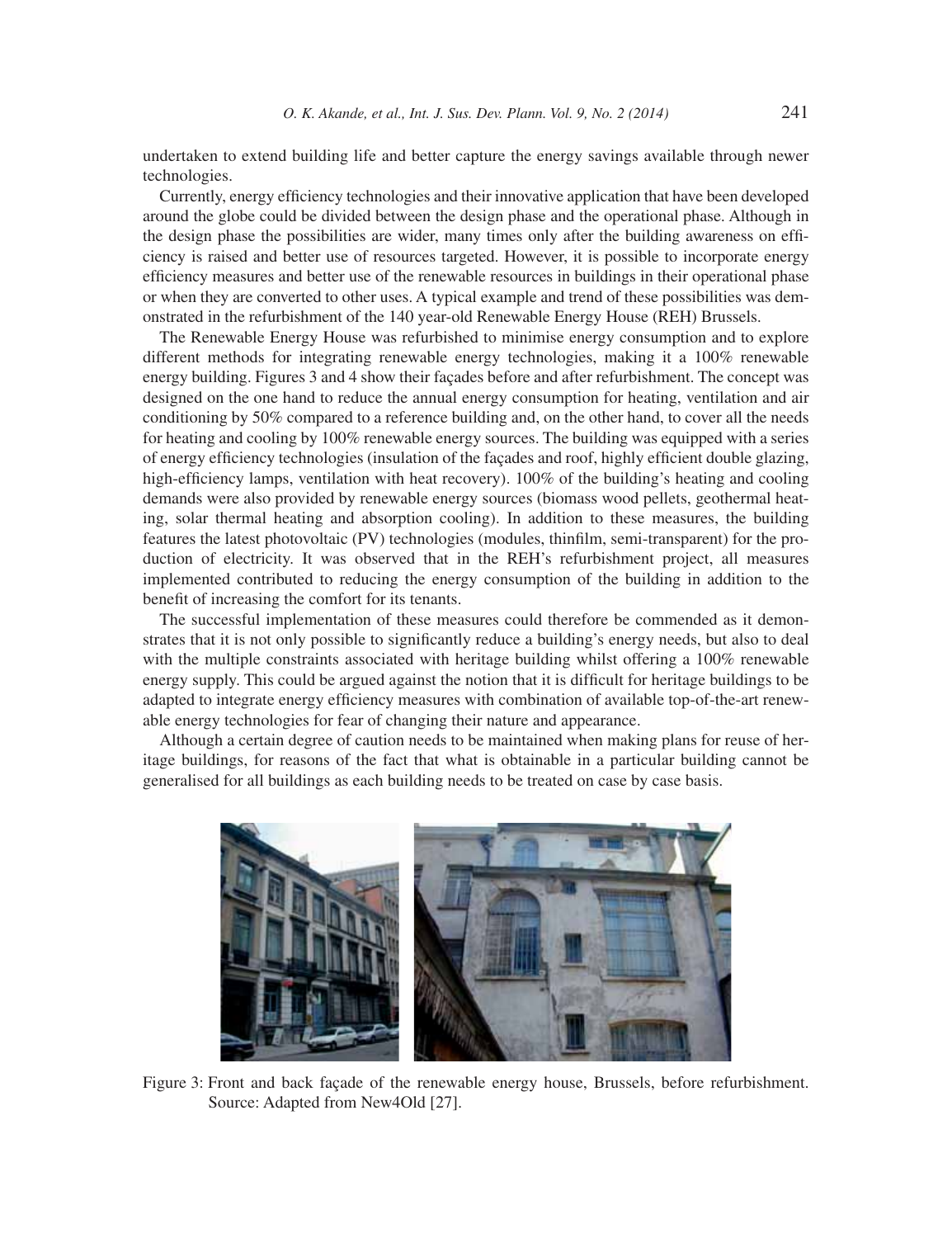

Figure 4: Front and back façade of the renewable energy house, Brussels, after refurbishment. Source: Adapted from New4Old [27].

More often, the decision to reuse public heritage buildings are mostly based on finding suitable and sustainable economic use while, questions of energy consumption in these buildings are generally seen as secondary. Meanwhile, good technologies that can meet reduction of energy consumption in these buildings are currently available. The main obstacle to their implementation has been a general lack of their knowledgeable application. In demonstrating one of the good practices of these technologies, Zidar and Hrs Borković [42] provided evidence that highest savings in energy consumption can be achieved in all types of buildings by integrating energy efficiency measures in a harmonious energy system.

They argued that total energy savings can be even higher when using passive house. This argument was based on the goal of a project to conserve the existing and to rehabilitate with high energy efficiency a pre-1900 building formerly used for industrial production for 100-years old. The building was on one hand professionally and historically revitalised while on the other hand was also rehabilitated with high efficient resources from renewable energy. The building was refurbished to accommodate office building in Wels, standard principles in Austria shows renovation of '10+ factor', achieving energy autonomous building, reducing energy consumption by 90% and mitigating  $CO<sub>2</sub>$  emission by 95%.

High efficient vacuum insulation was applied on a part of the façade for rehabilitation of thermal bridges while the rest of the envelope was thermally insulated on the inside of the wall preserving existing envelope appearance. This resulted to the development of a durable façade with standard passive house. In improving the energy efficiency of the building, heat retention of the fabric was the first step. Therefore reducing energy demand of the building enabled the use of efficient and innovative systems with renewable energy sources, reducing energy and management costs, improving indoor comfort and minimising environment impact [42].

Heat energy was generated from using flat ground source heat pump with application of additional passive cooling technique, while electricity was generated by photovoltaic modules. The use of day lighting technique was also explored to reduce the use of artificial lighting. While the above energy efficiency interventions could be considered as a good practice to refurbishing old buildings, it may not always be appropriate to all historic buildings. In the UK, most historic buildings are listed and have solid walls. Therefore, great care is needed whenever they are to be considered for reuse or refurbishment. However, in cases where there are cavity walls and timber, i.e. framed construction, these measures could be a viable option.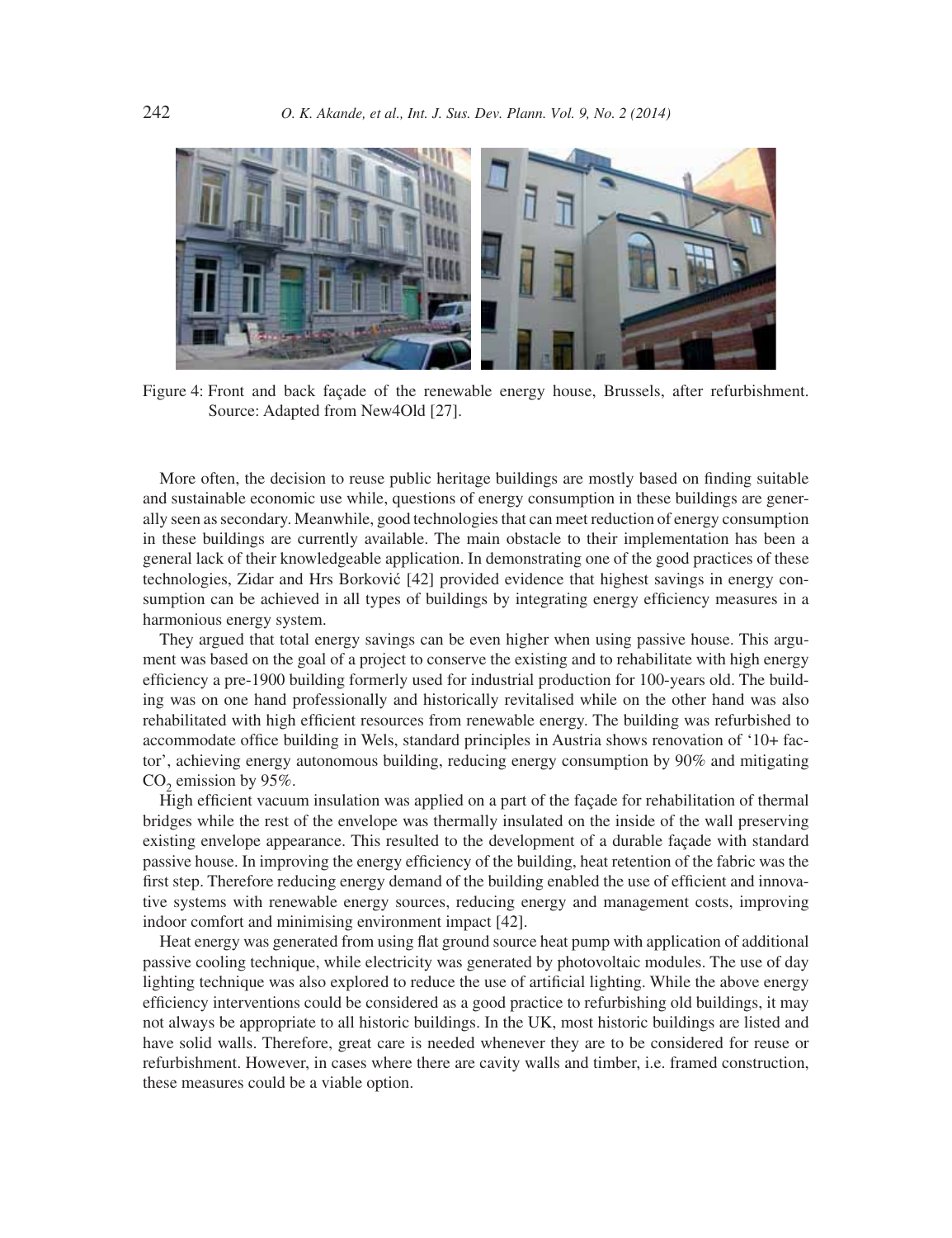#### 2.4 Energy efficiency and building conservation: synergies of possibilities

In listed historic buildings, usually it is the fabric-related demand-reducing measures that create the greatest conflicts between heritage and energy conservation. For example, the historic, aesthetic and cultural interest of the external and internal surfaces of a wall, or the detailing around the windows, may make wall insulation completely impossible. And where it is aesthetically acceptable, it may introduce technical risks, often moisture-related, that preclude this measure. However, in the same building it might be relatively easy, cost-effective and technically acceptable to install a more efficient boiler, controls and electrical equipment and as well change to lower-carbon fuel supplies.

Renewable energy sources and micro generation could also play a major role as supplementary to other energy saving measures. These are addressed mostly by photovoltaic panels, biomass and solar thermal systems. In most countries, photovoltaic panels could be installed onto historic buildings only if out of view and if they can be removed with little long term impact to the building. A case exemplar building that demonstrates this is a nationally recognised heritage building of Grade I listed status of St Michael and All Angels Church, Withington, Gloucestershire, UK. As with most listed churches, many aspects of this heritage building are of significance with special elements. Most listed churches and other grade I listed buildings consist of external features of decorative façades, windows, doors internal features of interest (i.e. decorated and painted surfaces) with details such as mouldings, stucco-work, wall and ceiling decorations as well as internal spaces [43]. These pose difficulties and limitations to application of many energy efficiency measures (e.g. insulation) because they serve as the most important features of the building which are valuable, respected and conserved.

Due to the elements that make up the special character and interest of the building, a combination of solar photovoltaic (PV) for the electricity and a biomass boiler for the heat was selected as the most appropriate renewable combination to meet the buildings energy demand. Because the building has an east/west orientation of the aisle with one side of the nave pitched roof at 30 degrees facing south and entirely hidden by a parapet wall around all sides, it was possible to install a 3.24 kWp system of 24 solar PV panels covering  $24.05 \text{ m}^2$ . The characteristics of the roof make the installation invisible and less visually intrusive and acceptable for the listed building.

Before the intervention, the initial oil usage was 4,000 l/year with carbon emissions of 12,116 kgCO<sub>2</sub>e/year. However, with the change of fuel to the use of biomass pellets which was estimated to be around 2 tonnes (i.e. approximately  $0.052 \text{ kgCO}_2$ e/year), the biomass installation could now save over 12 tonnes in carbon emissions. This is a significant contribution to carbon emission reduction from listed heritage building. It could therefore be concluded from heritage conservation perspective, that possibilities to improve energy performance with reduction of carbon dioxide emissions could blend and not conflict with building conservation. This brings to the fore the importance of considering possible impact of different energy efficiency measures in any heritage projects.

#### 2.5 Impact of energy improvements measures on heritage buildings

Building reuse and retrofits of existing buildings are important strategies for reducing carbon emissions. However, it is impossible to prescribe a single package of measures that would be applicable to all existing listed buildings. The most suitable and cost-effective options will depend, to a large degree, on the opportunities arising from the proposed reuse and the form of construction (i.e. the fabric of the building). Table 1 shows the possible impact of different improvements of energy efficiency measures in conversion projects.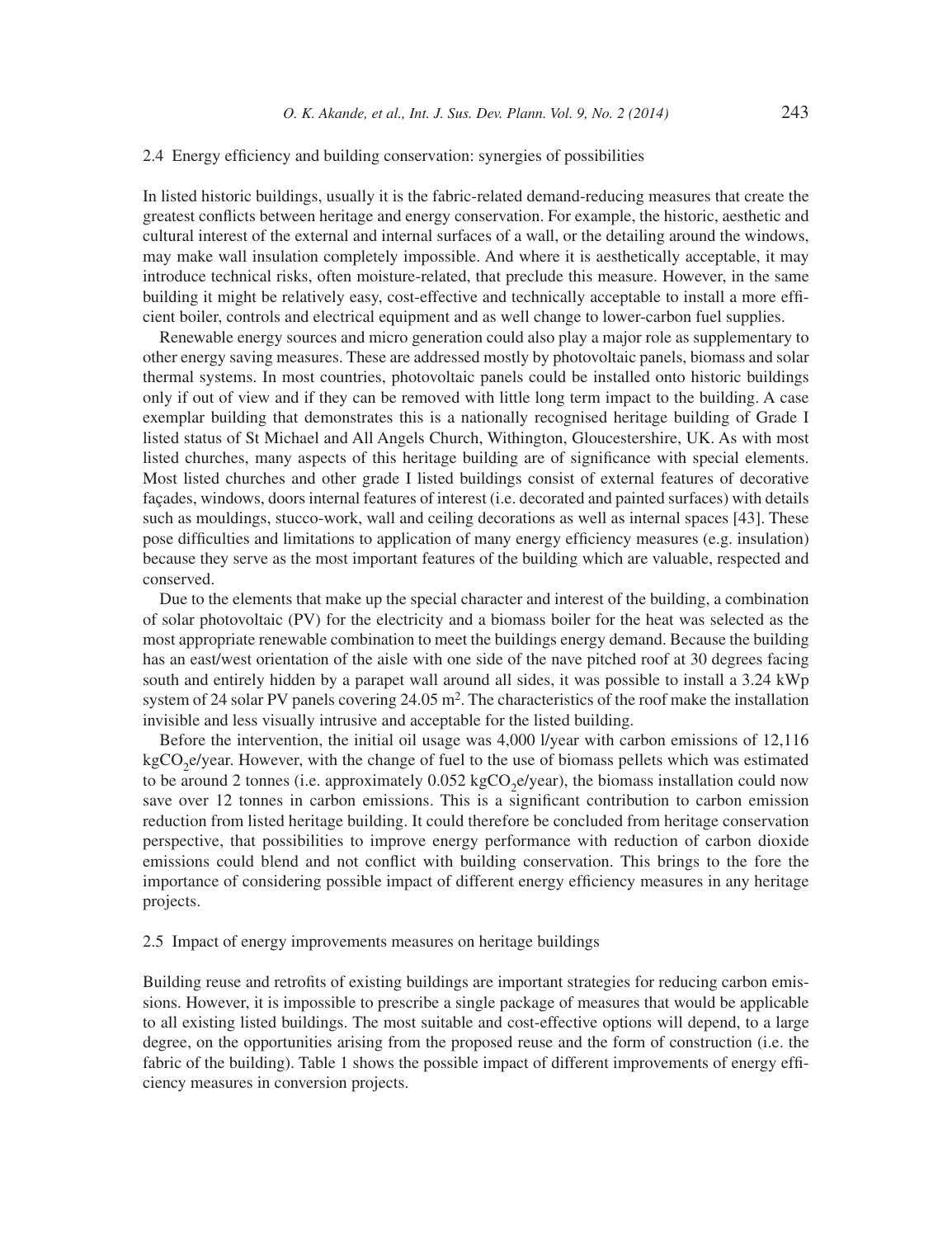| <b>Measures</b>              | Energy saving | Impact on appearance       |
|------------------------------|---------------|----------------------------|
| Loft insulation              | High          | Low                        |
| Ground floor insulation      | High          | Low                        |
| Central heating improvements | High          | Low                        |
| Draught proofing             | High          | Low                        |
| Energy efficient lighting    | Moderate      | Low                        |
| Internal wall insulation     | High          | Moderate                   |
| External wall insulation     | High          | Moderate/High              |
| Window improvements          | High          | Moderate/High              |
| Solar thermal hot water      | High          | Moderate/High <sup>*</sup> |
| Photovoltaic panels          | Moderate      | Moderate/High*             |

Table 1: The impact of different energy improvements.

\*The aesthetic impact of renewable energy technology that may not be suitable for some buildings which are listed or in a conservation area based on the nature of their fabric.

Source: Eco-refurbishment and the historic environment [44].

The aesthetic impact of renewable energy technology may vary considerably with location and building, and these measures may not be suitable for some buildings which are listed or in a conservation area depending on the nature of their fabric. However, if a measure is sensitively sited the aesthetic impact can be reduced from high to moderate, depending on the building, its orientation and location and other factors. Though all heritage buildings may never reach the energy efficiency standards of a new build because of certain conservation principles, there are still significant energy savings that can be achieved in many others.

## 2.6 Energy efficiency improvement of existing heritage buildings: conflicts and constraints

The challenge for refurbishing and upgrading existing stock is immense – refurbishment projects obviously need to upgrade the structure, the fabric and the building's services whilst complying with standards and legislation. Among other factors, they should also address the potential effects of climate change, have minimal environmental impact, conserve heritage buildings, provide more safe and secure and comfortable internal environments as well as produce spaces that are adaptable for change of use. However, interventions involving energy efficiency in heritage buildings require a holistic study in order to address potential risks such as: moisture and condensation occurrence, chemical incompatibility of old with new construction materials, failures due to limited construction knowledge on restoration applications with sustainable technologies [28]. Some of the constraints that may result to difficulties are shown in Fig. 5 and discussed below.

## 2.6.1 Modification of building structure

Alteration for re-use facilitates change with associated difficulties and risks to heritage buildings. Alteration for re-use is part of the conservation process of managing change to a culturally significant building which will sustain its heritage values whilst engaging in opportunities to enhance, develop and introduce energy efficiency improvement. However, according to Oxley Conservation [45], changes can interfere with a buildings breathing performance. It can mean loss of character and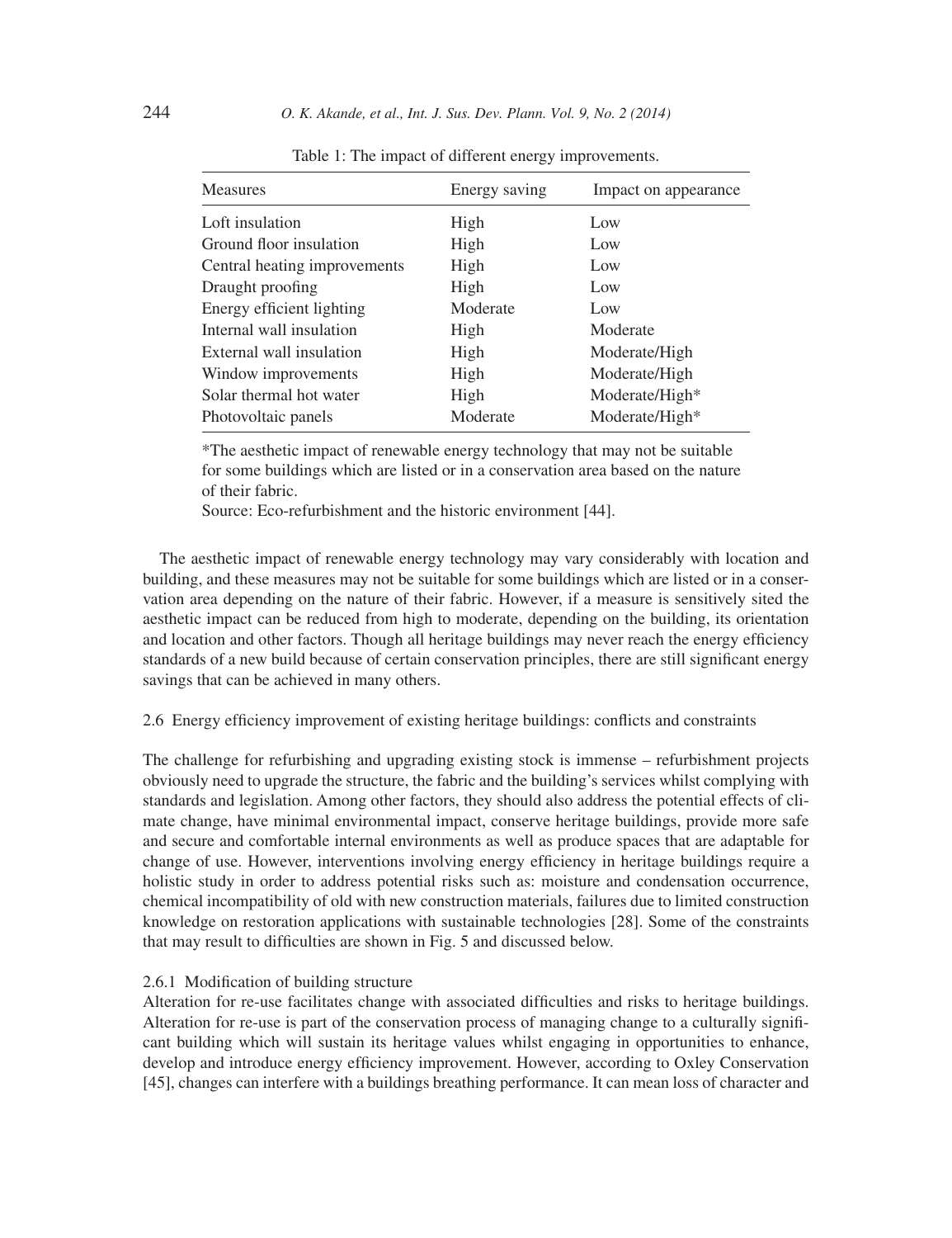a spoiling of appearance and or loss of historic fabric. Therefore, it is important to remember first to identify the significance of the building, which requires an understanding of the nature of the structure, who values it and why, how do the values relate to the fabric and what is the importance of these values relevant to the reuse advantages.

This understanding and articulating the values and significance of building for reuse is necessary to make informed decisions about the energy efficiency improvements to be carried out. Without their due consideration, all the good intentions of reuse initiative will eventually compromise the cultural significance for future generations to come. It is therefore paramount to understand the history of construction, modification and use, cultural significance and protected status. It is also important to get grips with the performance, intended performance and changes in intended performance along with performance in use [46].

#### 2.6.2 Thermal bridges and wall insulation

According to Oxley Conservation [45], most traditional buildings are built with stone, soft bricks, timber and earth using earth or lime based mortars and renders. These materials allow moisture to be absorbed and then to readily evaporate, allowing the building to 'breathe'. The levels of dampness are 'controlled' by the ready evaporation of moisture. Traditional buildings create particular challenges when considering them for energy efficiency measures. It is acknowledged in much of the literature that the behaviour of moisture within traditional constructions is likely to be different from that within a modern building, and that the insulation of these buildings alters moisture balances [47].

This poses much greater risk of condensation occurring in heritage buildings as a result of air leakage which transports water vapour through gaps, joints and cracks in the building fabric. In worst cases, when the walls become cold and wet it can cause a rise in U-values and a reduction in thermal performance. English Heritage [48] guidelines on adding insulation into existing permeable construction states that insulation which has hygroscopic properties should be used as this offers a beneficial 'buffering' effect during fluctuations in temperature and vapour pressure, thus reducing the risk of surface and interstitial condensation occurring.

However, high levels of humidity can still pose difficulties even when the insulation is hygroscopic. Insulation materials with low permeability are not entirely incompatible with older construction but careful thought needs to be given to reducing levels of water vapour moving through such construction either by means of ventilated cavities or through vapour control layers [48]. The movement of water vapour through parts of the construction is a key issue when considering thermal upgrading of heritage buildings. Many other factors need to be considered to arrive at an optimum solution such as heating regimes, the orientation and exposure of the particular building.

With regard to internal insulation in reducing heat loss due to thermal bridging around windows, doors, floors, party and partition walls, roof-wall junctions and lintels, Andersson [49] and Schnieder [50] identifies limits to the effectiveness of internal insulation. Schnieder [50] observations showed that there is decreasing marginal returns on the thickness of insulation to walls due to unavoidable thermal bridges. Andersson [49] however found that where little or no insulation is possible on certain thermal bridges, such as window reveals, the possible insulation values of the whole wall became reduced considerably. In a study relating to the difficulty of dealing with thermal bridging when applying external wall insulation, Hooper *et al.* [51] also highlighted numerous examples of thermal bridging in houses fitted with external wall insulation.

#### 2.6.3 Air tightness (inadequate ventilation) and risks of health

Mechanical ventilation and heat recovery systems (MVHR) are sometimes specified as part of energy-efficient refurbishments; however, such systems rely on buildings being well-sealed to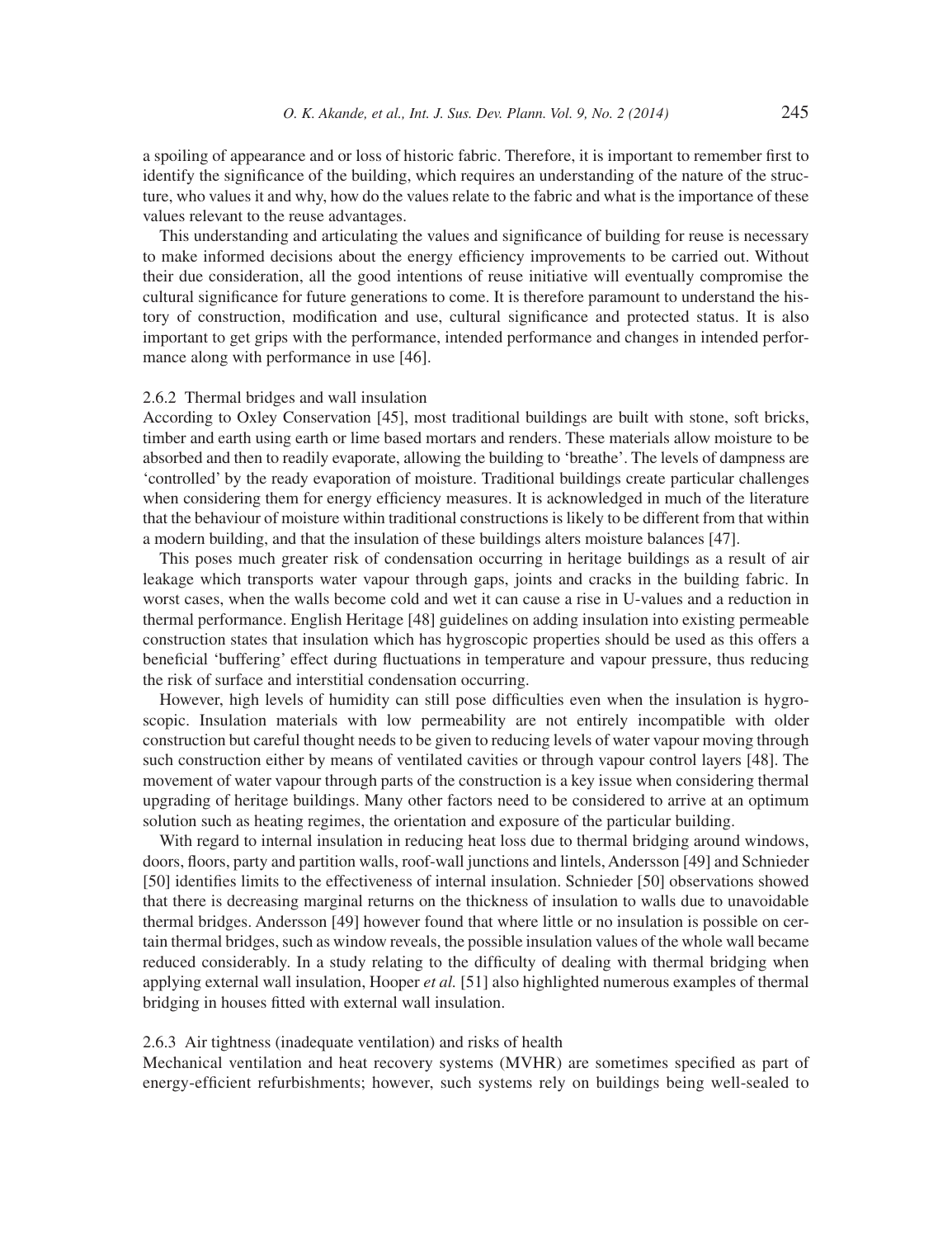function effectively. This could pose serious danger of creating long-term health problems for heritage buildings and the occupants. Based on the nature of their construction, historic and traditional buildings need ventilation to preserve the fabric, to maximise evaporation of moisture and maintain an acceptable equilibrium. However, STBA [47] has argued that suitable levels of ventilation for traditional buildings constructed of moisture-active (i.e. 'breathable') materials are yet unknown.

Oxley conservation [45] stated that the provision of excessive or poorly thought out draught proofing to achieve an arbitrary level of air tightness could lead to mould growth, associated health problems for the occupants and the conditions for fungal decay and insect attack for traditional buildings. Meanwhile, a more recent paper by Bone *et al.* [52] emphasised a real need for large-scale longitudinal studies to assess the relationships between energy efficiency, ventilation, indoor air quality and health.

# 3 HOLISTIC APPROACHES FOR SUSTAINABLE ENERGY EFFICIENCY IN REUSE OF HERITAGE BUILDINGS

There are a number of other 'unknown quantities' involved in refurbishment projects, in particular when dealing with conversion projects such as churches, warehouses and other industrial buildings. Some of these complex refurbishment and adaptation projects can be problematic in terms of energy efficiency and may result into air tightness and heat loss problems, resulting in higher than expected



Figure 5: Framework for factors and possible consequences to consider when incorporating energy efficiency in reuse of heritage buildings.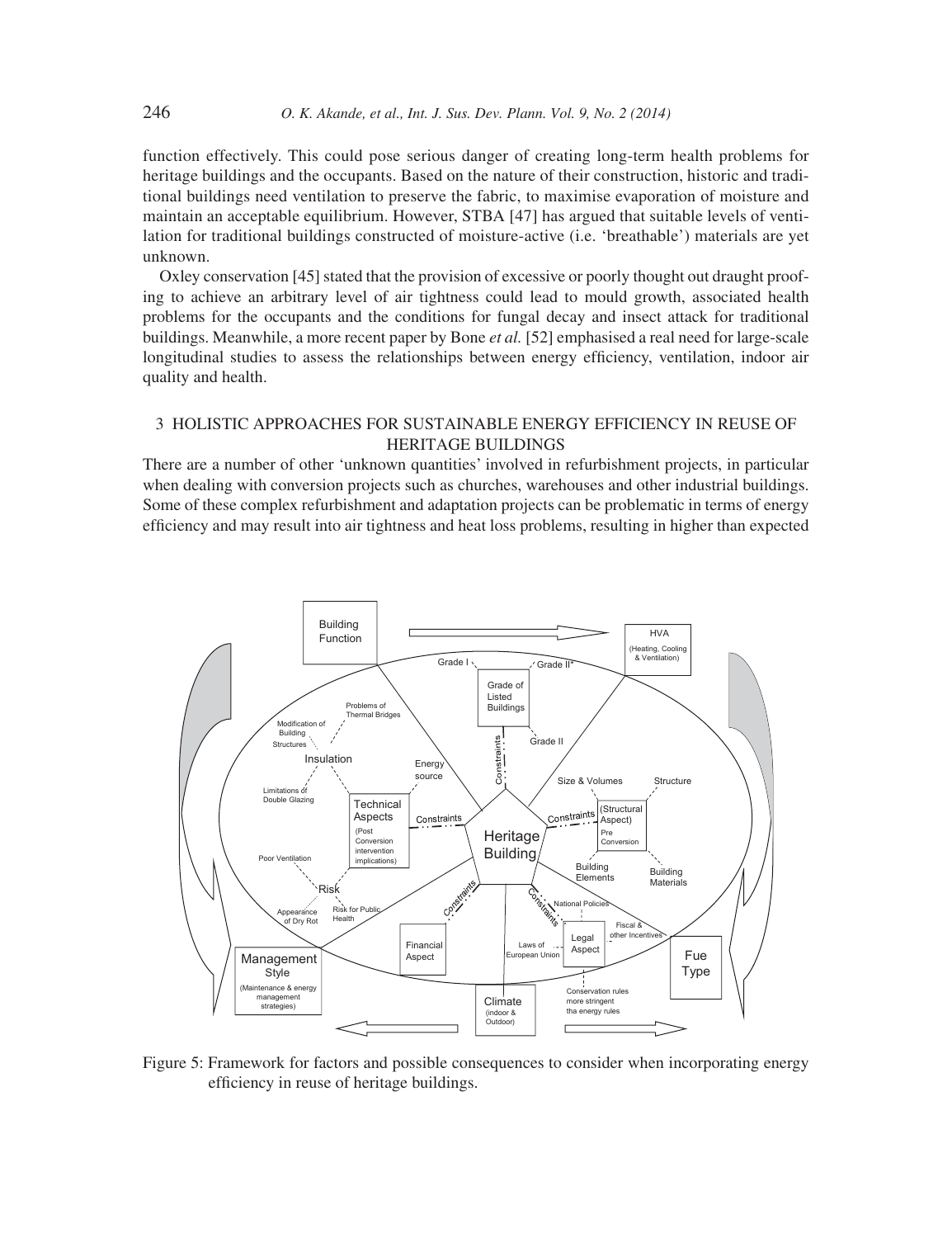energy costs. These will require a holistic approach through some thorough surveys of the existing structures and consideration of other suitable and appropriate options through innovative techniques and application of different energy technologies.

These should be done in an integrated way, within and for a building, if technical and project management problems are not to result in over-runs in both time and budget. The holistic approach should consider many factors and their implications for the building when incorporating energy efficiency measures in conversion of heritage buildings. The factors as shown in Fig. 5 includes constraints of character of different grades of listed buildings, structural, technical, financial and legal aspect along with other characteristics such as:

- Predominant Climate of the area
- Management style (i.e. energy management strategies such as active and passive measures)
- Building function
- Fuel type
- Heating, cooling and ventilation system
- Identifying the building's total needs and options
- The building's inherent energy efficiency features
- The history of the building and energy use
- Possible unintended consequences of application of modern technologies
- The building's current situation, e.g. what works and what may be problematic

The key to long term sustainable refurbishment projects and improvement of energy efficiency of heritage buildings is in the identification, combinations and selection of the most appropriate energy efficient options for intervention for any particular building.

## 4 CONCLUSION

More efficient energy use in buildings continues to be one of the most untapped potential resources of value. The barriers and the constraints to accessing this untapped resource, especially in heritage buildings, are numerous and complex, but they can be overcome. To achieve this, it is important to draw valuable lessons from convincing real-world examples that demonstrate these possibilities. However, the stakeholders in the heritage industry will need to overcome their reservations about the compatibility of energy efficiency and building conservation. With relevant research, innovative ideas and approaches, along with flexible regulatory policies, energy efficiency improvement in heritage buildings can be achieved. In a world struggling to confront climate change, a holistic and synergistic approach for improving energy efficiency of all buildings must be a priority. Even though the regulation for buildings exempts most listed buildings from energy performance improvements, many of these buildings can and should be able to accommodate some improvements through options available for long term sustainability if the goal to reduce greenhouse gas emissions by 80% by 2050 is to be achieved.

## ACKNOWLEDGEMENTS

The Department of Engineering and the Built Environment, Faculty of Science and Technology, Anglia Ruskin University, Chelmsford is gratefully acknowledged for supporting this ongoing research. A special acknowledgement is also made to Olivier Callebaut of Ir. Architecte – Partner and Steve Lowe of ThermalCities for their kind permission in granting the copyright to use the pictures in this article.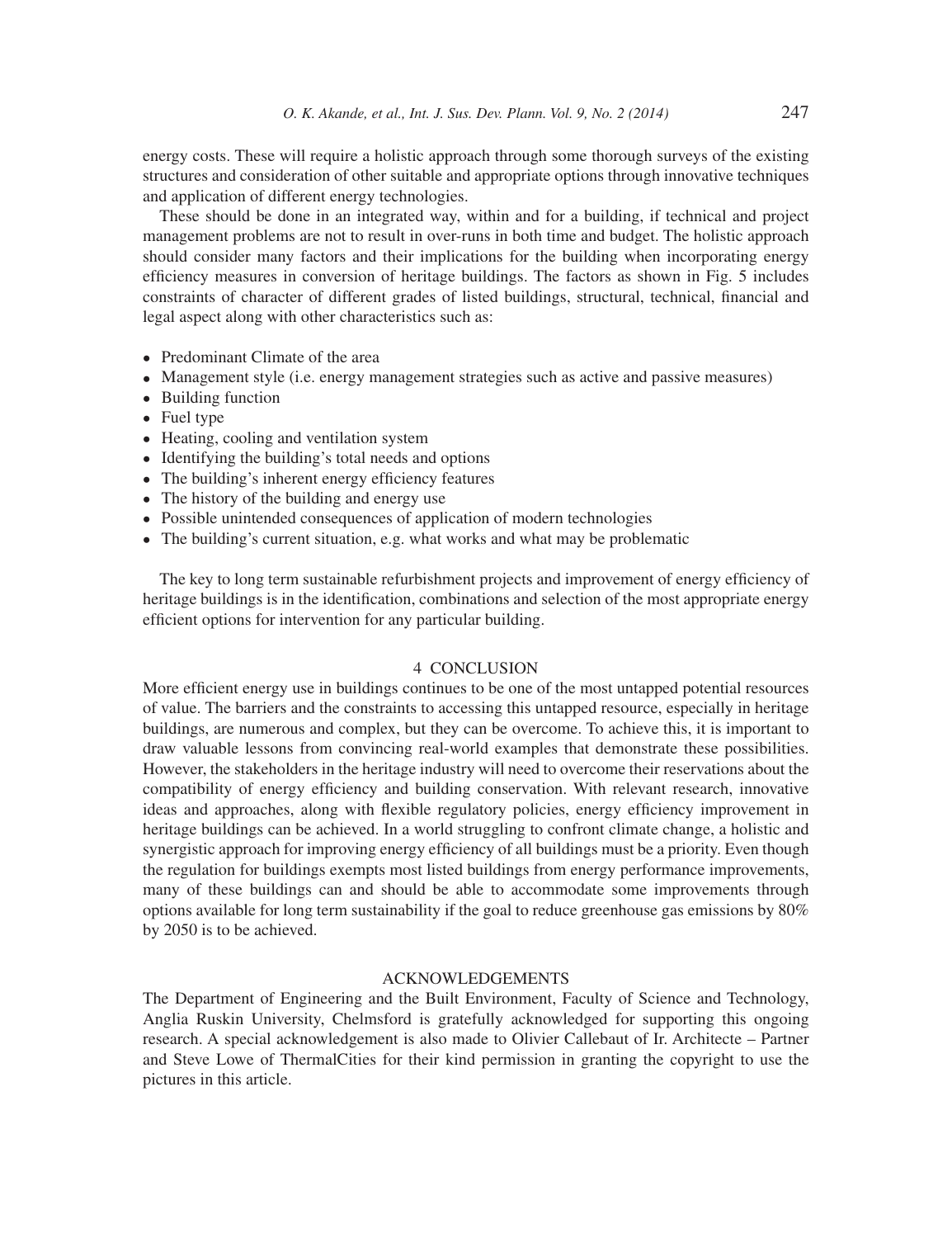#### REFERENCES

- [1] Pew Center on Global Climate Change (PCGCC), Energy Efficiency Standards and Targets., 2010 http://www.pewclimate.org/what\_s\_being\_done/in\_the\_states/efficiency\_resource.cfm (accessed 2 May 2011).
- [2] World Business Council for Sustainable Development (WBCSD), Energy efficiency in buildings: transforming the market. www.wbcsd.org/Plugins/DocSearch/details.asp?DocTypeId=25 (accessed 25 August 2011), 2009.
- [3] Kelly, M.J., Energy efficiency, resilience to future climates and long-term sustainability: the role of the built environment. *Phil. Trans. R. Soc. A*, **368**, pp. 1083–1089, 2010. doi: http:// dx.doi.org/10.1098/rsta.2009.0212
- $[4]$  Wilkinson, S.J. & Reed, R.G., The business case for incorporating sustainability in office buildings: the adaptive re-use of existing buildings. *14th Annual Pacific Rim Real Estate Conference*, Kuala Lumpur, Malaysia, 2008.
- [5] Sweatman, P. & Managan, K., Financing energy efficiency building retrofits: international policy and business model review and regulatory alternatives for Spain. [Online] Available at http://www.ukgbc.org/site/document/download/?document\_id=979 (accessed 2 May 2011), 2010.
- [6] Steemers, K., Towards a research agenda for adapting to climate change. *Building Research & Information*, **31(3–4)**, pp. 291–301, 2003. doi: http://dx.doi.org/10.1080/0961321032000097692
- [7] Larsson, N., Adapting to climate change in Canada. *Building Research & Information*, **32(1)**, pp. 71–74, 2003. doi: http://dx.doi.org/10.1080/0961321032000148514
- [8] Rousseau, D., Adapting to climate change: some observations. *Building Research & Information*, **32(1)**, pp. 58–60, 2004. doi: http://dx.doi.org/10.1080/0961321032000148505
- [9] Lowe, R.J., Lessons from climate change: a response to the commentaries. *Building Research & Information*, **32(1)**, pp. 75–78, 2004. doi: http://dx.doi.org/10.1080/0961321032000153743
- [10] Ball, R., Developers, regeneration and sustainability issues in the reuse of vacant buildings. *Building Research & Information*, **27(3)**, pp. 140–148, 1999. doi: http://dx.doi.org/ 10.1080/096132199369480
- [11] Latham, D., *Creative Re-Use of Buildings*, Donhead Publishing Ltd: Dorset, United Kingdom, 2000.
- [12] Douglas, J., *Building Adaptation*. Butterworth-Heinemann: Woburn, United Kingdom, 2002.
- [13] Kohler, N. & Hassler, U., The building stock as a research object. *Building Research & Information*, **30(4)**, pp. 226–236, 2002. doi: http://dx.doi.org/10.1080/09613210110102238
- [14] Gregory, J., Rehabilitation-new ways for older housing, New South Wales Department of Housing, http://www/housing.nsw.gov.au/rehab.htm, 2004.
- [15] Rovers, R., Existing buildings, a hidden resource, ready for mining, http://www.sustainbalebuilding.info, 2004.
- [16] Wood, C. & Oreszczyn, T., Building Regulations and Historic Buildings Balancing the needs for energy conservation with those of building conservation: an Interim Guidance Note on the application of Part L. [Pamphlet], 2004.
- [17] Jackson, M., Embodied energy and historic preservation: a needed reassessment. *Journal of Preservation Technology*, **36**, p. 4, 2005.
- [18] Pearce, D., *The Social and Economic Value of Construction*, The Construction Industry's Contribution to Sustainable Development London: nCRISPC, 2003.
- [19] United Nations Environment Programme (UNEP), Sustainable building construction: facts and figures Industry and Environment. April – September 2003 [online] Available at http://www. uneptie.org/media/review/vol26no2-3/005-098.pdf (accessed 2 May 2011), 2003.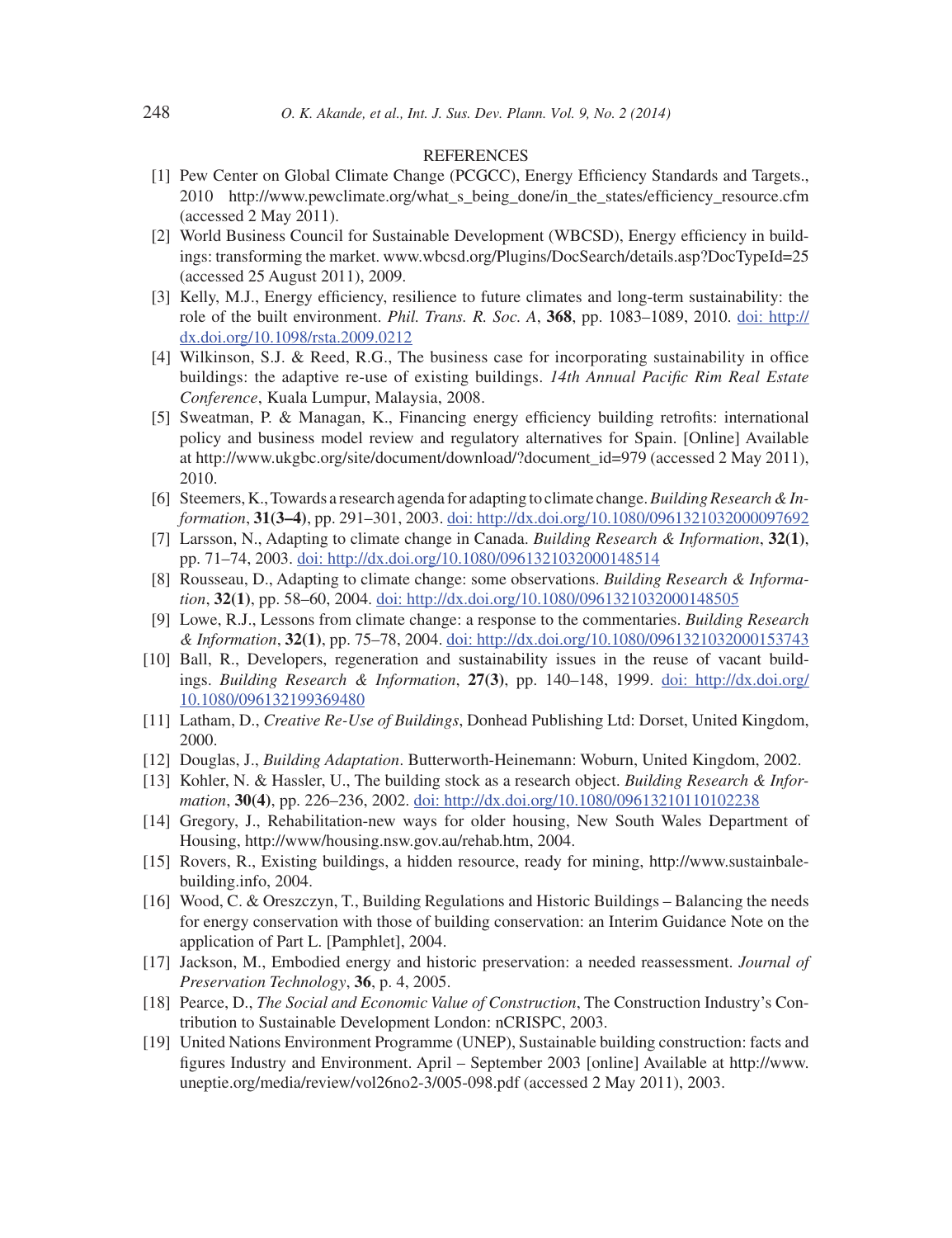- [20] Cole, R.J. & Kernan, P.C., Life-cycle energy use in office buildings. *Building and Environment*, **31(4)**, pp. 307–317, 1996. doi: http://dx.doi.org/10.1016/0360-1323(96)00017-0
- [21] Ball, R.M., Re-use potential and vacant industrial premises: revisiting the regeneration issue in Stoke-on-Trent. *Journal of Property Research*, **19(2)**, pp. 93–110, 2002. doi: http://dx.doi. org/10.1080/09599910210125223
- [22] Bullen, P.A., Adaptive reuse and sustainability of commercial buildings. *Facilities*, **25(1/2)**, pp. 20–31, 2007. doi: http://dx.doi.org/10.1108/02632770710716911
- [23] Itard, L. & Klunder, G., Comparing environmental impacts of renovated housing stock with new construction. *Building Research & Information*, **35**, pp. 252–267, 2007. doi: http://dx.doi. org/10.1080/09613210601068161
- [24] Itard, L., Embodied and operational energy use of buildings. *Conference Proceedings of CIB W115 Construction Material Stewardship: Lifecycle Design of Buildings*, ed. E. Durmisevic, Systems and Materials Enschede: The Netherlands CIB, 2009.
- [25] European Performance of Building Directive (EPBD), Directive 2002/91/EC of the European Parliament and the Council on the energy performance of buildings. *Official Journal of the European Communities*, (4.1.2003), 2003.
- [26] European Performance of Building Directive (EPBD), EPBD Recast, [online] Available at http://www.eceee.org/buildings/EPBD\_Recast/ (accessed 25 April 2011), 2010.
- [27] New4Old Project, Technical guidelines for building designers [online] Available at: http:// www.new4old.eu/guidelines/4\_Technical%20Guidelines%20For%20Building%20Designers. pdf (accessed 2 May 2011), 2009.
- [28] Kikira, M. & Gigliarelli, E., Energy efficiency in historic buildings, the case study of the National Theatre of Rhodes, Greece and of the Zena Castle, Italy. [Online] Available at http:// www. sechurba.eu/files/admin/SECHURBA%20Interim%20Report.pdf (accessed May 2011), 2010.
- [29] ThermalCities, www.ThermalCities.com.
- [30] Heritage Counts, English Heritage Counts. English Heritage: London. [Online] Available at http://www.hc.english-heritage.org.uk/content/pub/HC08\_National\_Acc.pdf (accessed 25 April 2011), 2008.
- [31] Judson, P., Iyer-raniga, U., Wong, James P.C. & Horne, R., Integrating built heritage and sustainable development: can assessment tools be used to understand the environmental performance of existing buildings with heritage significance? *Facing the Challenges – Building the Capacity: FIG Congress 2010*, Sydney, Australia, 2010.
- [32] Cantacuzino, S., *Re/Architecture: Old Buildings/New Uses*, Thames and Hudson: London, 1989.
- [33] Fisher, A., *New Life in Old Buildings*, Stuttgart & Zurich: Verlag, 1992.
- [34] Powell, K., *Architecture Reborn. Converting Old Buildings for New Uses*, Rizzoli International Publications, Inc.: New York, 1999.
- [35] Douglas, J., *Building Adaptation*, 2nd edn., Elsevier: Oxford, 2006.
- [36] Gorse, C. & Highfield, D., *Refurbishment and Upgrading of Buildings*, Spon Press (Taylor and Francis): London & New York, 2009.
- [37] Boardman, B., Home Truths: A low carbon strategy to reduce UK housing emissions by 80% Research Report for Co-operative Bank and Friends of the Earth, University of Oxford, 2007.
- [38] English House Condition Survey (EHCS) Annual report 2007. Communities and Local Government: London, 2009.
- [39] Meier, A., Wright, J. & Rosenfeld, A.H., *Supplying Energy through Greater Efficiency. The Potential for Conservation in California's Residential Sector*, University of California Press: Berkeley, Los Angeles, London, 1983.